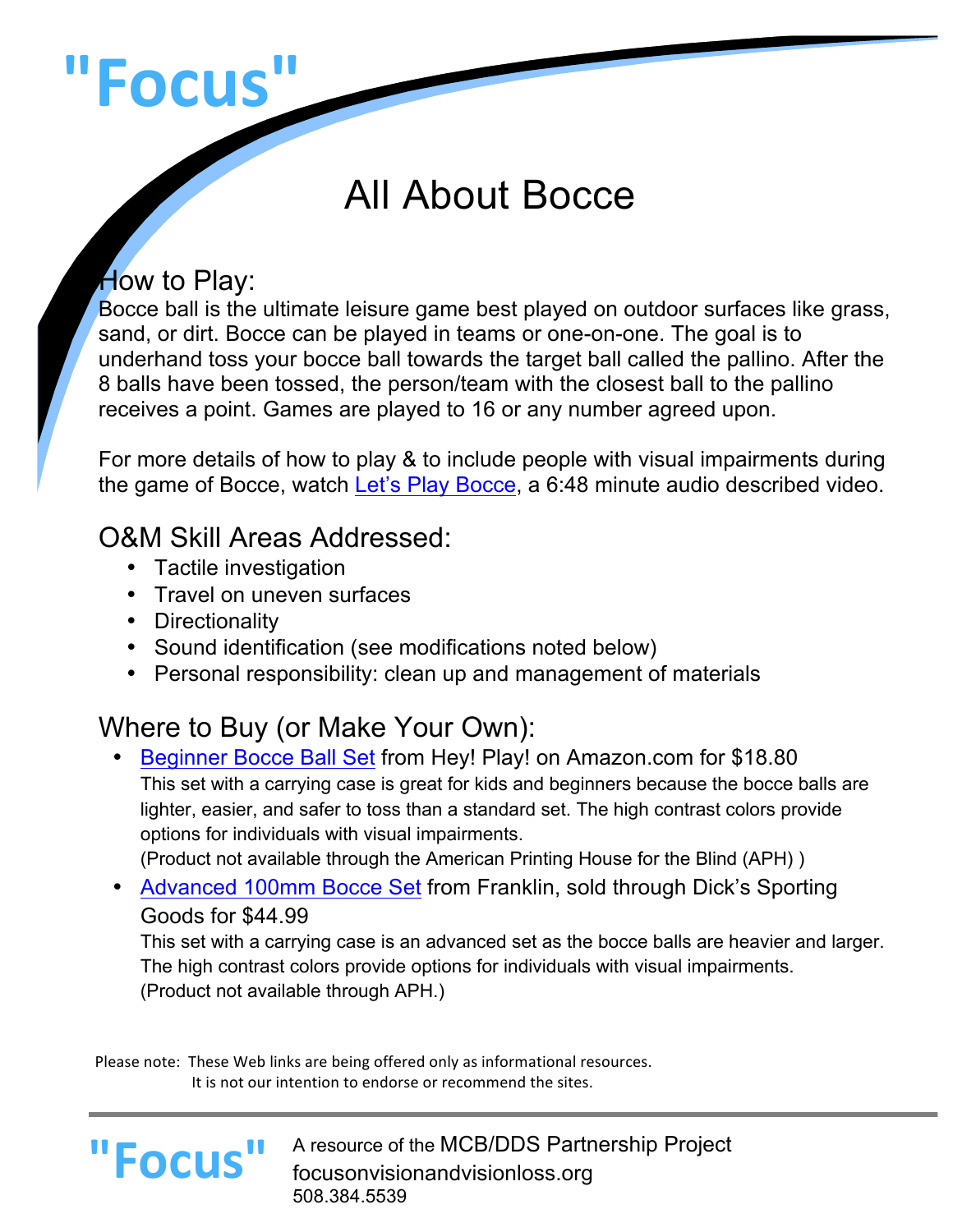#### Where to Buy (or Make Your Own): (continued)

- **Make Your Own**: Using similarly sized and weighted balls around the home, you can easily build your own set. The sets above have 8 bocce balls and 1 white pallino.
	- o Ideas for bocce balls: tennis balls, lacrosse balls, colored whiffle balls
	- $\circ$  Ideas for pallino balls: softball, ping pong ball, golf ball

#### Modification Suggestions:

- The pallino (or target ball) can be substituted for a larger white ball like a softball.
- Use a sound source:
	- o Clapping while hovering low but above the pallino or target ball
	- $\circ$  Place a Key Finder (\$16.99) next to the pallino ball and use the remote to create a sound for individuals to identify where to aim. (Product not available through APH.)
	- o Place the Portable Sound Source from APH in a bucket next to the pallino ball and use the remote to create a sound for individuals to identify where to aim. (This product can be ordered through APH Quota Funds. For information about Quota Funds and to contact someone to register.)

#### Considerations:

- Use of human guide on uneven surfaces
- Allow individuals to pick up their own equipment
- Allow wait time for individuals to attend to the sound. For instance, the individual could be prompted to point to the sound or turn their body to the sound prior to a guide physically assisting them.
- Reminders should be given to the individuals to only use an underhand roll or toss for safety.
- Provide hand under hand assistance demonstrations of the movement as needed.

Please note: These Web links are being offered only as informational resources. It is not our intention to endorse or recommend the sites.



L